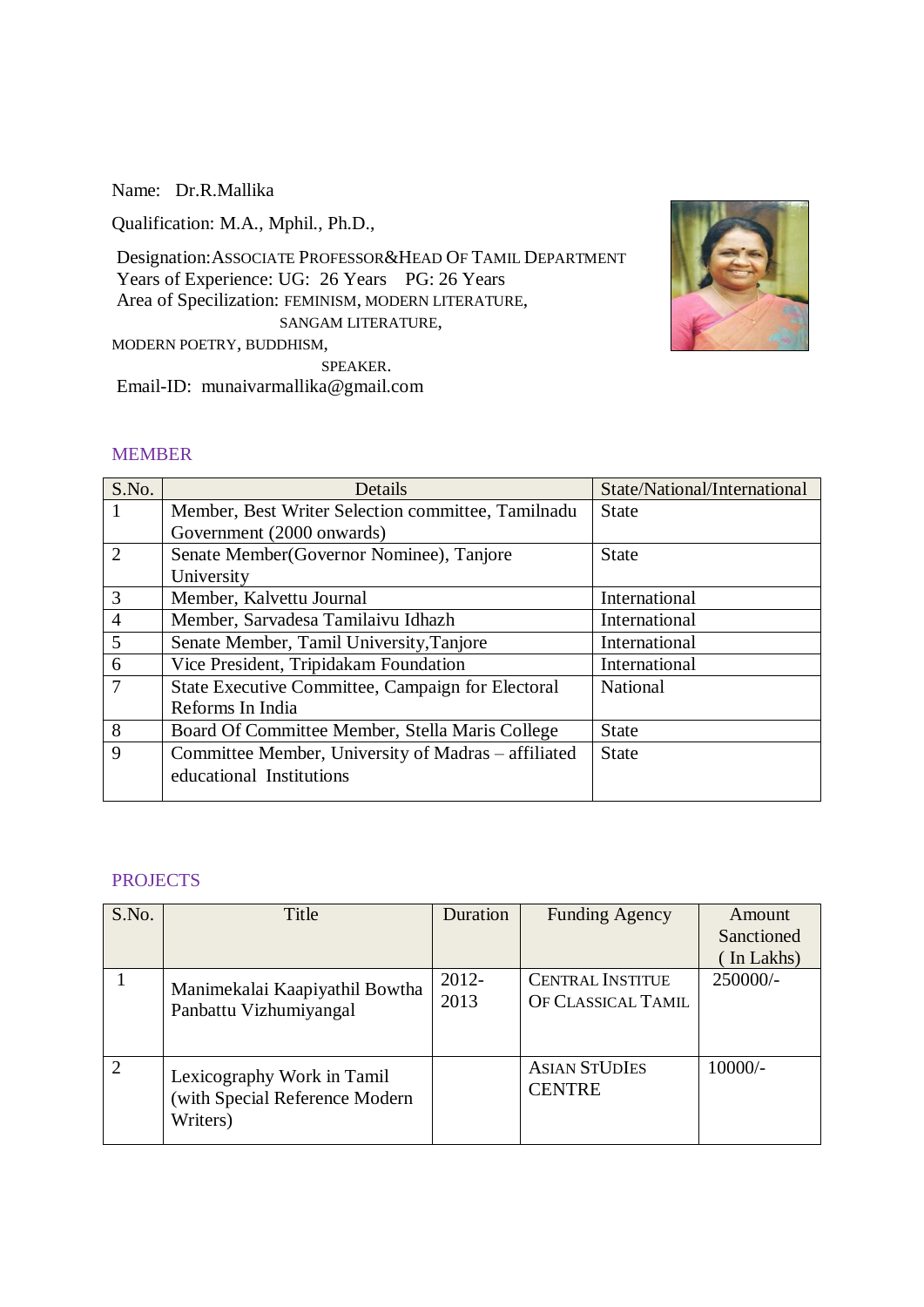| Written Bharathidasan Study<br>Materials | <b>TAMIL VIRTUAL</b><br>UNIVERSITY |  |
|------------------------------------------|------------------------------------|--|
|                                          |                                    |  |

# RESEARCH GUIDANCE

| Ph.D Awarded   | 05 |
|----------------|----|
| Ph.D Guiding   | 04 |
| M.Phil Awarded | 25 |
| M.Phil Guiding |    |

#### WORKSHOPS

| S.No.          | Organized By                                                                                                                                                  | State/National/In<br>ternational | Topic                                                                                                                 | Date(S)                     |
|----------------|---------------------------------------------------------------------------------------------------------------------------------------------------------------|----------------------------------|-----------------------------------------------------------------------------------------------------------------------|-----------------------------|
| 1              | International<br>Institute of Tamil<br>Studies.                                                                                                               | National                         | Translation                                                                                                           | 21.01.1991 to<br>01.02.1991 |
| $\overline{2}$ | International<br>Institute of Tamil<br>Studies.                                                                                                               | National                         | Translation                                                                                                           | 16.09.1991 to<br>27.09.1991 |
| 3              | Mother<br>Teresa<br>Women's<br>University,<br>Kodaikanal<br>$\&$<br>National Counsil of<br>Educational<br>Research<br>and<br>Training,<br><b>New</b><br>Delhi | National                         | Identification<br><sub>of</sub><br>Research<br>Priority Areas in Women's<br>Education.                                | 03.06.1994 to<br>04.06.1994 |
| $\overline{4}$ | Service<br>National<br>Scheme, University<br>of Madras                                                                                                        | National                         | Rain water Harvesting                                                                                                 | 12.08.2003                  |
| 5              | Ethiraj College for<br>Women<br>(Autonomous)                                                                                                                  | National                         | <b>HIV/AIDS</b> Sensitisation                                                                                         | 14.02.2004                  |
| 6              | University<br>Grants<br>Commission<br>$\&$<br>Gandhigram Rural<br><b>Institute-Deemed</b><br>University,                                                      | National                         | Capacity Building of Women<br><b>Managers</b><br>in<br>Higher<br>Education, SAM(sensitivity/<br>awareness/motivation) | 04.02.2013 to<br>08.02.2013 |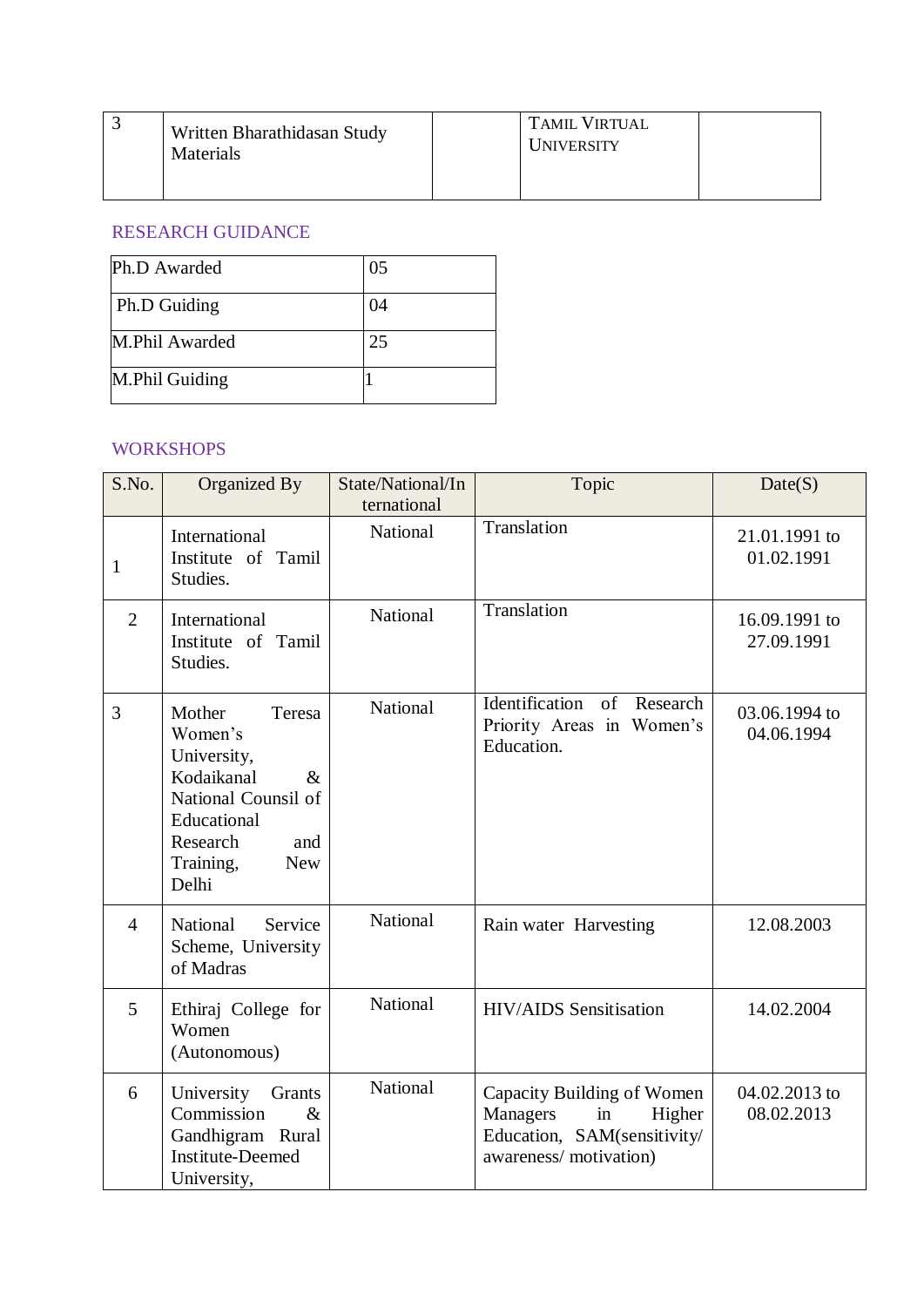|                | Dindugal                                                                                                      |                 |                                                                                                   |                             |
|----------------|---------------------------------------------------------------------------------------------------------------|-----------------|---------------------------------------------------------------------------------------------------|-----------------------------|
| $\overline{7}$ | Ethiraj College for<br>Women(Autonomo<br>$\text{us})$                                                         | <b>State</b>    | Research<br>Guidelines<br>and<br>Mobilization<br>of Research<br>grants                            | 25.09.2013                  |
| 8              | IQAC,<br>Ethiraj<br>for<br>College<br>Women(Autonomo<br>$\text{us})$                                          | <b>State</b>    | E-Learning, Content, Design<br>and Development                                                    | 21.02.2011 to<br>24.02.2011 |
| 9              | Central Institute of<br>Classical<br>Tamil<br>&Government Arts<br>College, Salem                              | National        | Purananootril<br>Thaai<br>Thonmam                                                                 | 02.01.2013 to<br>11.01.2013 |
| 10             | Central Institute of<br>Classical Tamil &<br>Government<br>Arts<br>College, Salem                             | <b>National</b> | Sanga Ilakkiya - Ilakkana<br>Sitrilakkiyangalin<br>Vazhi<br>Valarchi Padinilai                    | 04.02.2015 to<br>13.02.2015 |
| 11             | Central Institute of<br>Classical<br>Tamil,<br>Urumu<br>Dhanalaskhmi<br>College, Trichy                       | National        | Kaalandhorum<br>Sanga<br>Paadalgalin Thaakkam                                                     | 09.02.2015 to<br>18.02.2015 |
| 12             | Ethiraj College for<br>Women<br>(Autonomous)                                                                  | <b>State</b>    | Gender Budgeting                                                                                  | 28.02.2017                  |
| 13             | Ethiraj College for<br>Women<br>(Autonomous)                                                                  | <b>State</b>    | Academics<br>And<br>Research<br>2017                                                              | 01.02.2017                  |
| 14             | Bangalore<br>University                                                                                       | National        | Develop<br>Inclusive,<br>Development<br>Oriented<br>Curriculum<br>In<br>Women's<br><b>Studies</b> | 21.03.2017 -<br>22.03.2017  |
| 15             | Ethiraj College for<br>Women<br>(Autonomous)                                                                  | <b>State</b>    | Role And Responsibilities Of<br><b>Teachers</b><br>In<br>Institution<br>Development               | 18.12.2017                  |
| 16             | Jointly Organaized<br>With<br>Tanjore<br>Saraswathy Mahal<br>Library,<br><b>Of</b><br>Government<br>Tamilnadu | National        | Olaichuvadi                                                                                       | 06.09.2019 &<br>07.09.2019  |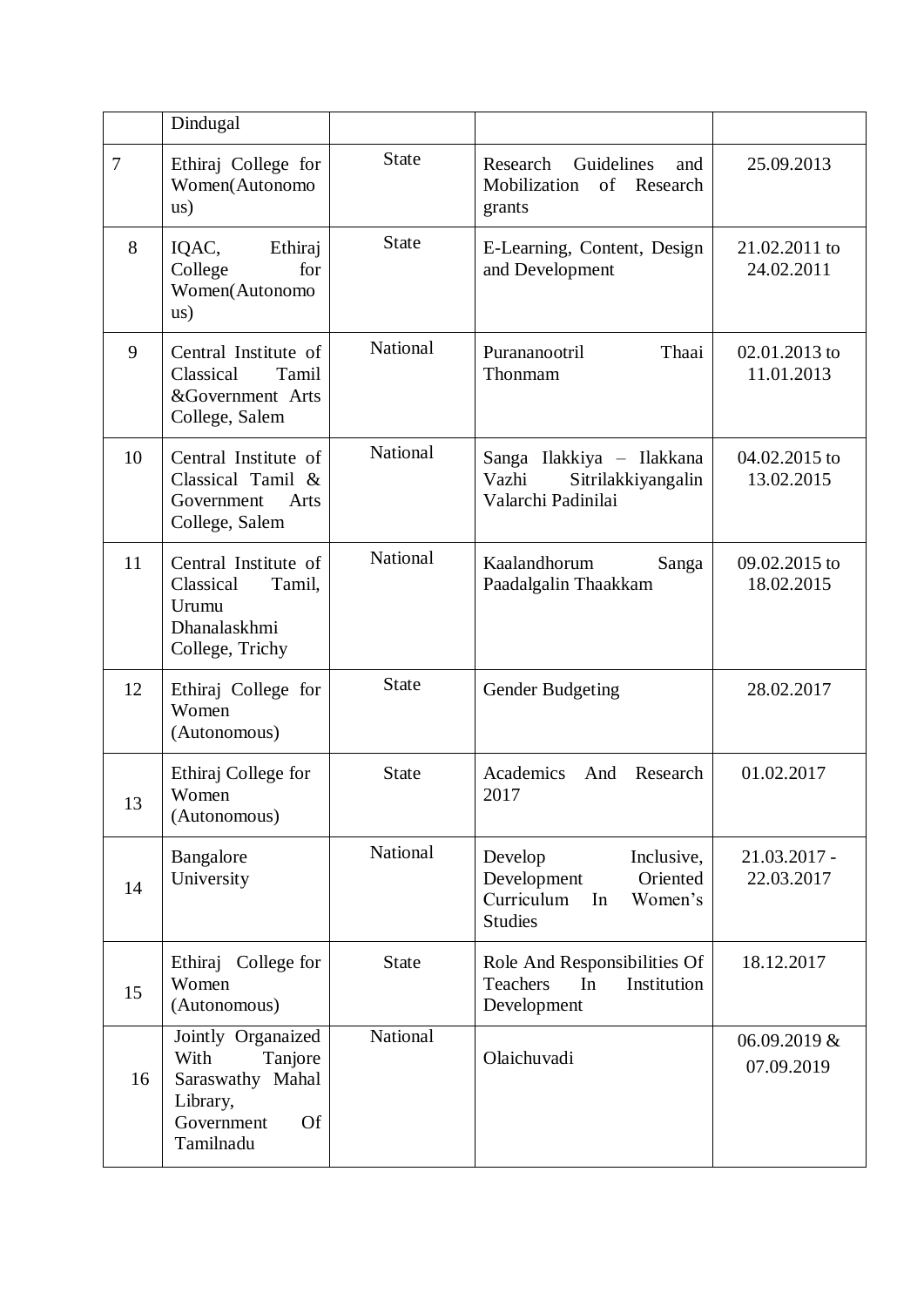| 17 | Ethiraj College for<br>Women<br>(Autonomous) | <b>State</b> | Grammar Workshop (Tamil) | 13.12.2019-<br>14.12.2019 |
|----|----------------------------------------------|--------------|--------------------------|---------------------------|
| 18 | Ethiraj College for<br>Women<br>(Autonomous) | <b>State</b> | Kavithai workshop        | 2019 & 2020               |

# CONFERENCES ATTENDED / PRESENTED PAPER

| S.No.          | Organized By                                         | State/National/I<br>nternational | Participated/Pr<br>esented | Title                                                                                                                                        | Date(S)                        |
|----------------|------------------------------------------------------|----------------------------------|----------------------------|----------------------------------------------------------------------------------------------------------------------------------------------|--------------------------------|
| $\mathbf{1}$   | Tamilnadu<br><b>State</b><br>Commission<br>for Women | <b>State</b>                     | Participated               | Leagal Literacy<br><b>Awareness</b><br>Training<br>Programme                                                                                 | 21.10.1999<br>to<br>23.10.1999 |
| $\overline{2}$ | M.O.P<br>Vaishnava<br>Women's<br>College,<br>Chennai | <b>State</b>                     | Presented                  | Penn Kavithaigalil<br>Udal Mozhi                                                                                                             | 27.02.2003                     |
| 3              | <b>Erode Arts</b><br>College(Auton<br>omous), Erode  | National                         | Presented                  | 21- am Nootrandil<br>Penniyam                                                                                                                | 22.07.2005<br>to<br>23.07.2005 |
| $\overline{4}$ | Ethiraj College<br>for<br>Women(Auton<br>omous)      | National                         | Presented                  | E-Governance                                                                                                                                 | 03.02.2006<br>to<br>04.02.2006 |
| 5              | Ethiraj College<br>for<br>Women(Auton<br>omous)      | National                         | Participated               | Naveena<br>Ilakkiyathil<br>Penniyam                                                                                                          | 08.03.2006                     |
| 6              | Ethiraj College<br>for<br>Women(Auton<br>omous)      | National                         | Participated               | 180 Days/360<br>Degree Knowledge<br>Management in<br><b>Higher Education</b><br>Quality<br>Enhancement<br>Processes and<br><b>Strategies</b> | 06.02.2008<br>to<br>07.02.2008 |
| $\overline{7}$ | Women's<br>Christian<br>College,                     | International                    | Presented                  | Sanga Ilakkiyathil<br>Pen Kattamaippu                                                                                                        | 28.01.2010<br>to<br>30.01.2010 |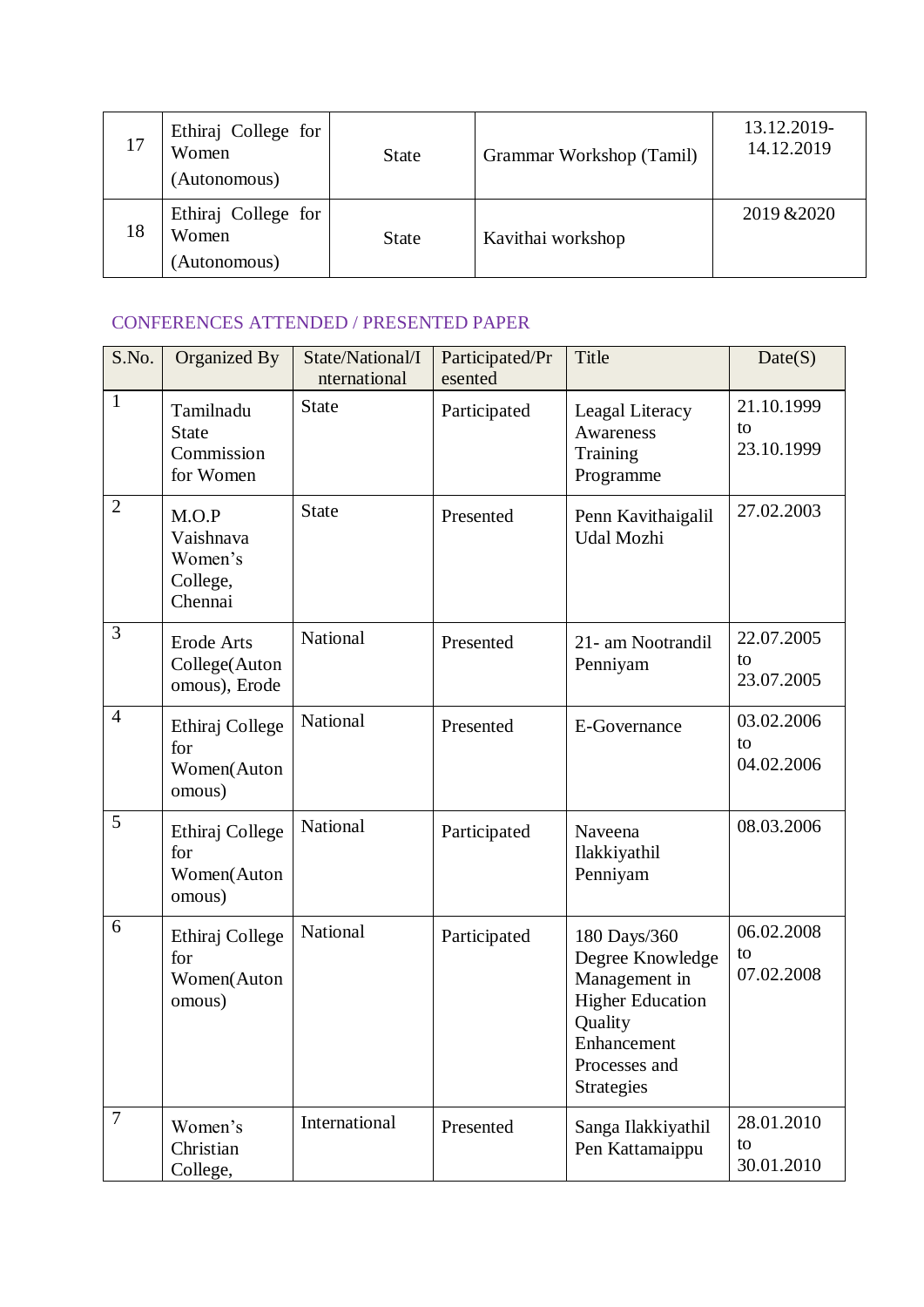|    | Nagarcoil,<br>Central<br>Institute of<br>Classical<br>Tamil                                        |                 |              |                                                                         |                                |
|----|----------------------------------------------------------------------------------------------------|-----------------|--------------|-------------------------------------------------------------------------|--------------------------------|
| 8  | Stella Maris<br>College<br>(Autonomous),<br>Chennai                                                | International   | Presented    | Ilakiyangal<br>Kaattum Unavu<br>Murai                                   | 25.11.2011                     |
| 9  | Cnetral<br>Institute of<br>Classical<br>Tamil &<br>Ethiraj College<br>for<br>Women(Auton<br>omous) | National        | Participated | Semmozhi<br>Ilakkiyangalil<br>Vaazhviyal<br>Arangal-2011                | 28.11.2011<br>to<br>30.11.2011 |
| 10 | Arulmigu<br>Pazhaniyandav<br>ar Women's<br>Arts College                                            | <b>National</b> | Presented    | Thirukuralil<br><b>Aramum Pandithar</b><br>Ayothidhasarin<br>Paarvaiyum | 03.04.2012                     |
| 11 | International<br>Institute of<br><b>Tamil Studies</b>                                              | Natioal         | Presented    | Penniya Kalai<br>Sollakkam                                              | 03.10.2012<br>to<br>05.10.2012 |
| 12 | Ethiraj<br>College for<br>Women<br>(Autonomous)                                                    | Internatioal    | Presented    | Aganaanootril<br>Thinaiyum<br>Pennum                                    | 09.12.2011                     |
| 13 | Central<br>Institute of<br>Classical<br>Tamil, Queen<br>Mary's<br>College<br>(Autonomous)          | National        | Presented    | Manimekalai<br>Unarththum<br><b>Bowtha</b><br>Koatpadugal               | 22.02.2012<br>to<br>24.02.2012 |
| 14 | Central<br>Institute of<br>Tamil                                                                   |                 | Presented    | Sevviyal Tamil<br>Ilakkiyathil<br>Velanmai                              | 23.02.2012<br>to<br>25.02.2012 |
| 15 | <b>Holy Cross</b><br>College<br>(Autonomous),<br>Nagarcoil.                                        | National        | Presented    | Tamil Kavithai<br>Marabil Pen<br>Ezhuthiyathum<br>Pennai                | 17.09.2012                     |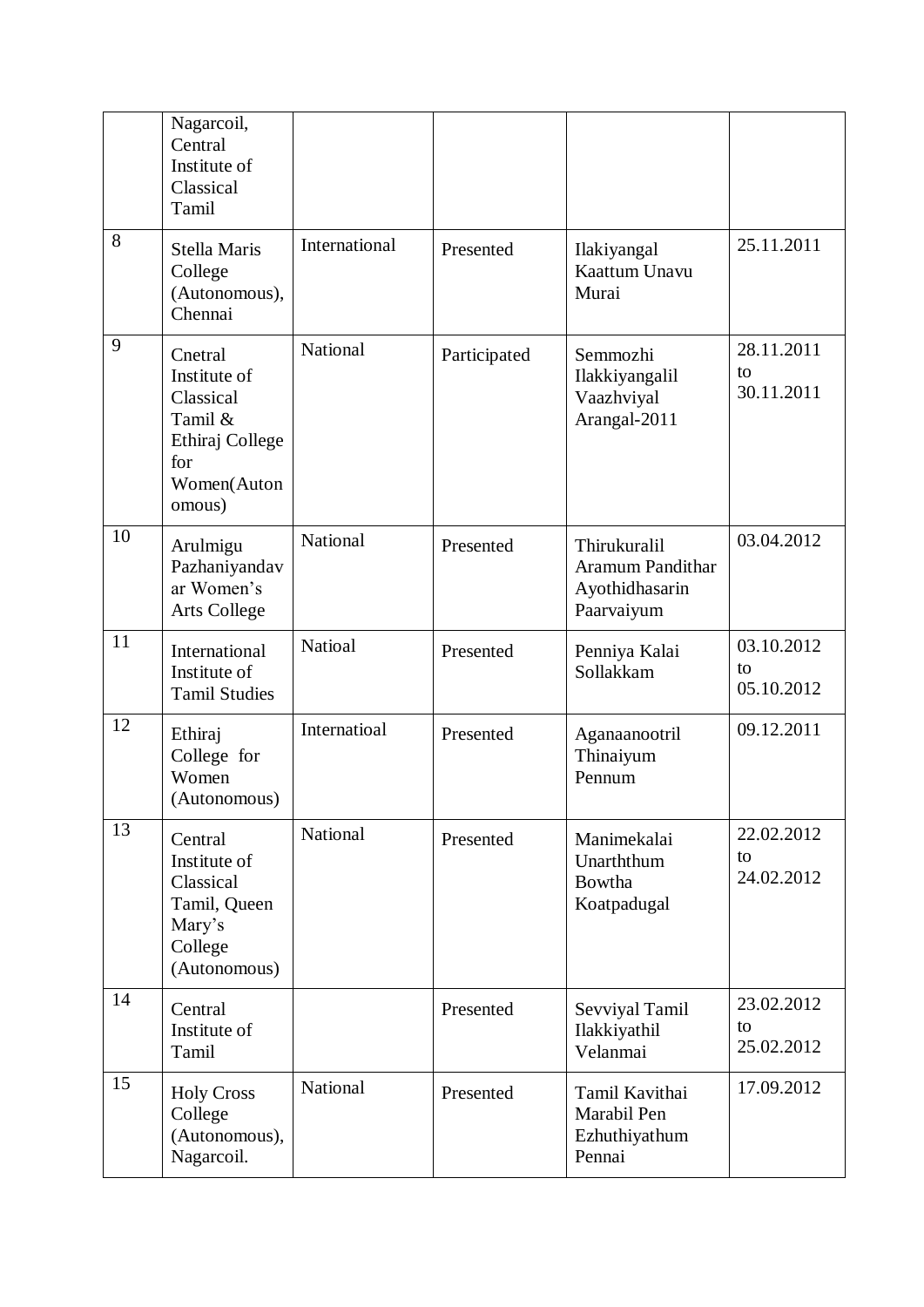|    |                                                                                                                  |                 |           | Ezhuthiyathum.                                                                                                                                                       |                                |
|----|------------------------------------------------------------------------------------------------------------------|-----------------|-----------|----------------------------------------------------------------------------------------------------------------------------------------------------------------------|--------------------------------|
| 16 | Periyar<br>Maniammai<br>University                                                                               | International   | Presented | Penniyamum<br>Paaliyal<br>Valluravum                                                                                                                                 | 04.04.2013<br>to<br>05.04.2013 |
| 17 | Central<br>Institute of<br>Classical<br>Tamil, &<br><b>International</b><br>Institute of<br><b>Tamil Studies</b> | International   | Presented | Pulam Peyarndhor<br>Padaippugalil<br>Sevviyal<br>Ilakkiyangalin<br>Thaakkam                                                                                          | 09.12.2013<br>to<br>11.12.2013 |
| 18 | Department of<br>Tamil,<br>Presidency<br>College                                                                 | <b>State</b>    | Presented | Nedunal Vadaiyin<br>Kattamaippum<br>Tamilar<br>Iyangiyalum                                                                                                           | 22.01.2014<br>to<br>24.01.2014 |
| 19 | Ethiraj College<br>for<br>Women(Auton<br>omous)                                                                  | <b>National</b> | Presented | Manimekalaiyil<br>Thonmam                                                                                                                                            | 03.09.2014                     |
| 20 | Central<br>Institute of<br>classical Tamil<br>& Jamal<br>Muhamed<br>College,<br>Trichy                           | National        | Presented | Sanga Penpar<br>Pulavargalin<br>Kavithaigalil<br>Penniya Mathippu                                                                                                    | 09.02.2015<br>to<br>11.02.2015 |
| 21 | Central<br>Institute of<br>Classical<br>Tamil,<br>Auxilium<br>College<br>(Autonomous)                            | National        | Presented | Sanga Ilakkiyathil<br>Sutrusoozhaliyalu<br>m Palluyir<br>Paathugappum                                                                                                | 23.02.2015<br>to<br>25.02.2015 |
| 22 | Ethiraj<br>College for<br>Women<br>(Autonomous)                                                                  | International   | Presented | Proceedings Of<br>The International<br>Multilingual<br>Conference-2016<br>Language<br>Teachings:<br>Problems<br>Encountered,<br><b>Solutions Proposed</b><br>Penniya | 07.09.2016<br>08.09.2016       |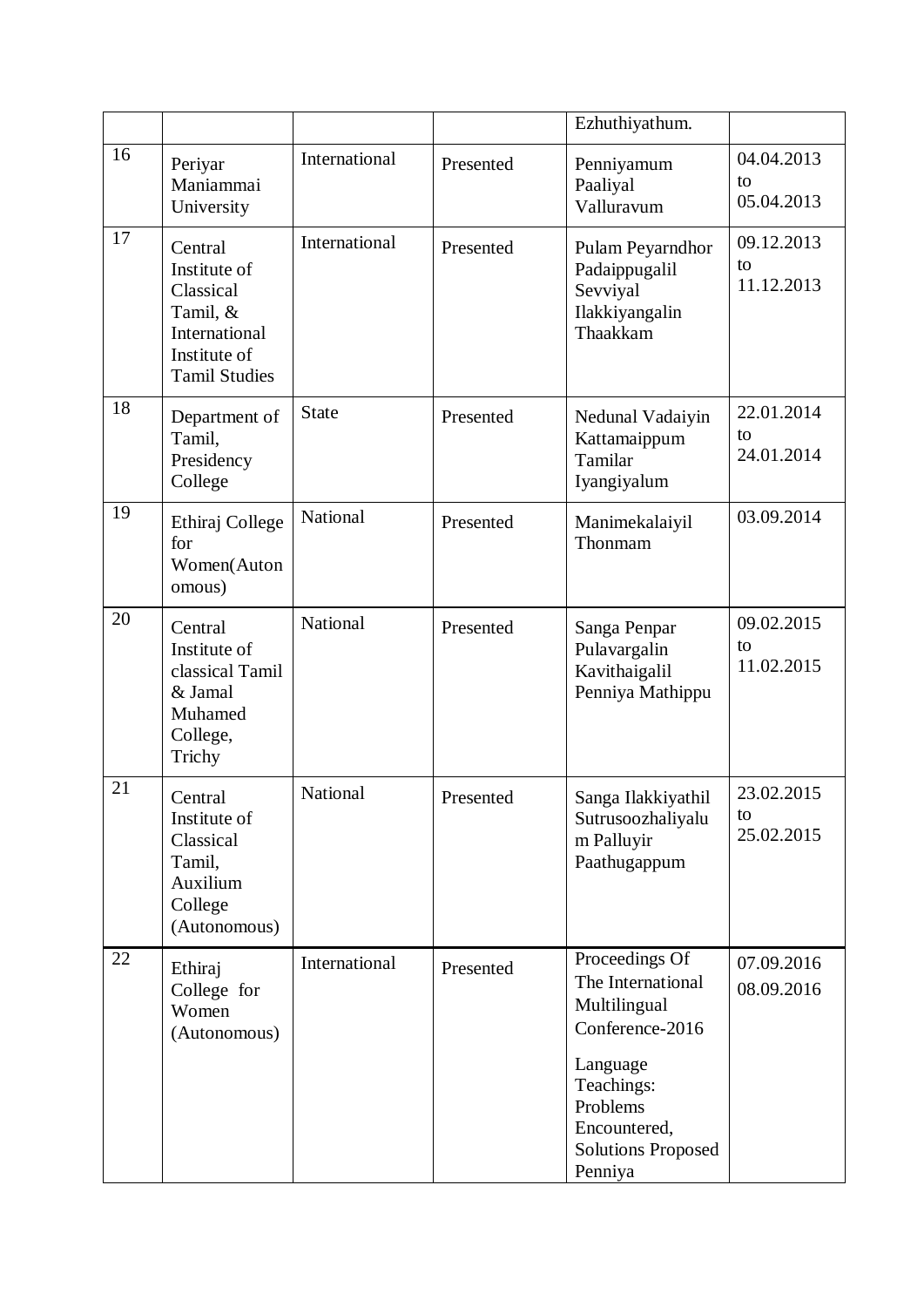|    |                                                                                                                   |               |           | Solladalum<br>Mozhithervum                                                                   |                              |
|----|-------------------------------------------------------------------------------------------------------------------|---------------|-----------|----------------------------------------------------------------------------------------------|------------------------------|
| 23 | Sahithya<br>Academy,<br>Chennai &<br>Tamil<br>University<br>(Literature<br>Department)                            | National      | Presented | Tamil Ilakkiya<br>Thiranaaivu<br>Koatpaadukalum<br>Anugumuraigalum:<br>Marabum<br>Puthumayum | 23.11.2016<br>24.11.2016     |
| 24 | <b>Holy Cross</b><br>College,<br>Trichy                                                                           | National      | Presented | <b>Trend Setters Of</b><br>The Modern<br>Period                                              | January<br>2017              |
| 25 | <b>Bishop Heber</b><br>College<br>(Autonomous)                                                                    | National      | Presented | Victim To<br>Vindicating<br>Survivor: Themany<br>Voices Of The<br>Subaltern In<br>Literature | 22.02.2017                   |
| 26 | Ethiraj College<br>for Women<br>(Autonomous)<br><b>&amp;International</b><br>Institute of<br><b>Tamil Studies</b> | National      | Presented | Tamil Kalai<br>Ilakiyangalil<br>Panbadu                                                      | 16.02.2018-<br>17.02.2018    |
| 27 | Ethiraj<br>College for<br>Women<br>(Autonomous)                                                                   | National      | Presented | Pen Deivamum<br>Thonmamum                                                                    | 21.03. 2018 -<br>23.03.2018  |
| 28 | Kerala Sahitya<br>Akademi                                                                                         | National      | Presented | Indian<br>Predicament,<br>Women And<br>Writing                                               | $05.05.2018 -$<br>07.05.2018 |
| 29 | Iwcs                                                                                                              | International | Presented | Women<br>Empowerment<br>And Leadership In<br>Post War Context                                | 21.07.2018<br>22.07.2018     |
| 30 | Sankara<br>Science &<br>Economics<br>College,<br>Coimbatore                                                       | International | Presented | Tamil Ilakkiyangal<br>- Panmuga Nokku                                                        | 08.12.2018                   |
|    | Centre For<br>Women's                                                                                             | International | Presented | (Concept                                                                                     | 07.03.2019                   |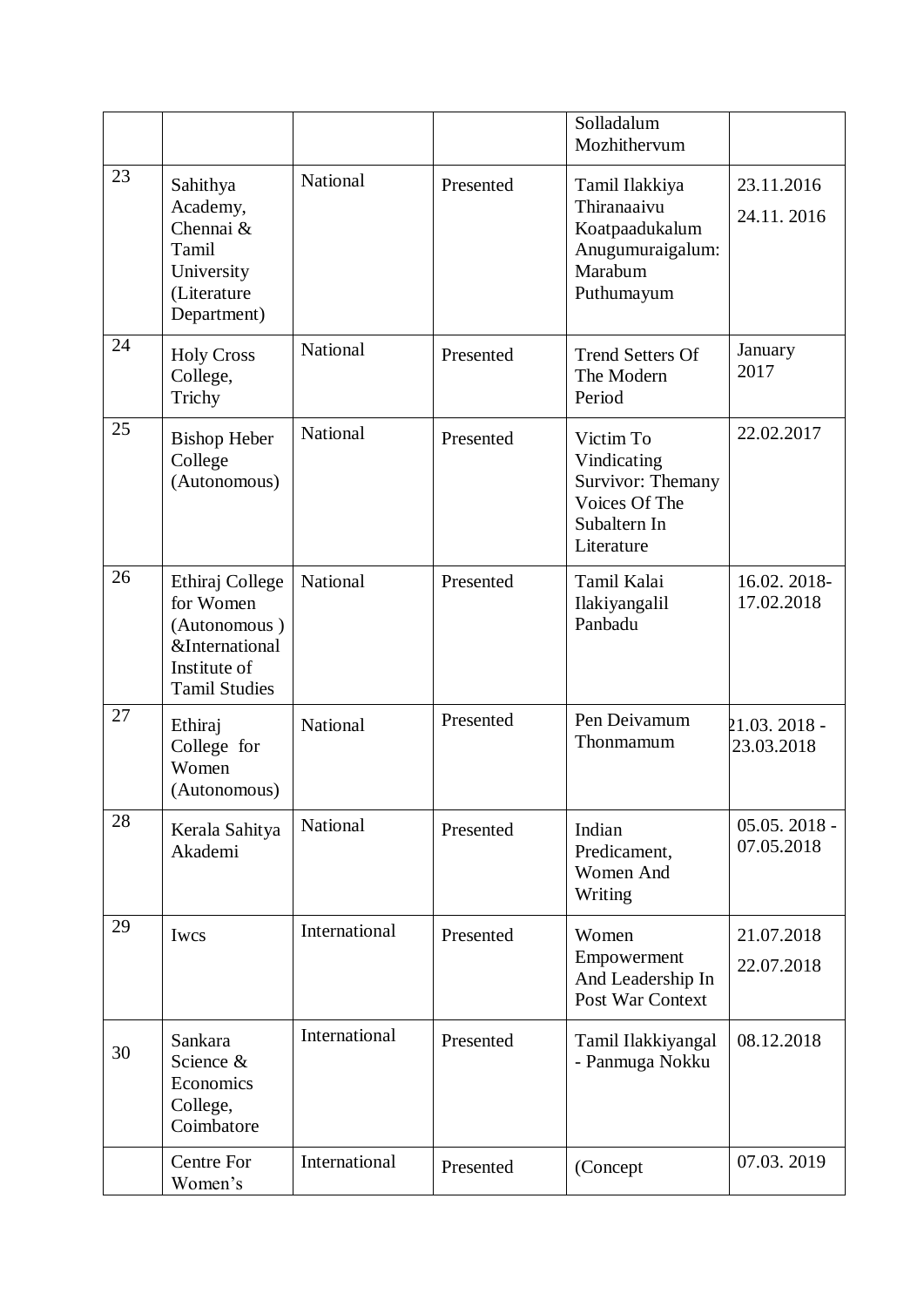| 31 | Studies,<br>Ethiraj College<br>for<br>Women(Auton<br>omous) |               |           | Overview<br>)Multidimensional<br>Personalities Of<br>Diasporic Women                     |                          |
|----|-------------------------------------------------------------|---------------|-----------|------------------------------------------------------------------------------------------|--------------------------|
| 32 | Ethiraj College<br>for<br>Women(Auton<br>omous),<br>Chennai | <b>State</b>  | Presented | Kavithaiyum<br>Vaasipum                                                                  | 11.12.2019               |
| 33 | Ethiraj College<br>for<br>Women(Auton<br>omous)             | International | Presented | <b>Best 2020</b><br>(Samooga<br>Porulathara<br>Ariviyal Nokkil<br>Palluyir<br>Oambuthal) | 17.02.2020<br>18.02.2020 |

# Seminars

| S.No.          | Organized By                                                                                                                                             | State/Nationa<br>l/Internationa<br>1 | Topic                                                                                                                    | Date(S)                        |
|----------------|----------------------------------------------------------------------------------------------------------------------------------------------------------|--------------------------------------|--------------------------------------------------------------------------------------------------------------------------|--------------------------------|
| $\mathbf{1}$   | Mother<br>Teressa<br>Women's<br>University,<br>Kodaikanal&<br>Central<br>Institute<br>of<br>Classical<br>Tamil, Central Institute<br>of Indian Languages | International                        | Sanga Ilakkiyathil<br>Penniya<br>Solladalgal                                                                             | 08.03.2007<br>to<br>10.03.2007 |
| $\overline{2}$ | University of Madras                                                                                                                                     | <b>National</b>                      | Human Rights and Dalits :<br><b>Issues and Stratergies</b>                                                               | 05.10.2007                     |
| 3              | <b>Indian Council of Social</b><br>Science<br>Research<br>$\&$<br>Institute<br>$\alpha$ f<br><b>Madras</b><br>Development Studies.                       | National                             | Interrogating the Reports of<br>Judicial<br>Enquiry<br>Caste<br><b>Commissions</b><br>$\alpha$<br>Violence in Tamil Nadu | 28.03.2013<br>to<br>30.03.2013 |
| $\overline{4}$ | Ethiraj<br>College<br>for<br>Women(Autonomous)                                                                                                           | <b>State</b>                         | Naveena<br>Ilakkiyamum<br>Aaivum                                                                                         | 22.0.2015                      |
| 5              | Academy,<br>Sahitya<br>Chennai<br>Tamil<br>$\&$<br>(Literature<br>University<br>Department)                                                              | National                             | Tamil Ilakkiya<br>Thiranaaivu<br>Koatpaadukalum<br>Anugumuraigalum: Marabum<br>Puthumayum                                | 23.11.2016<br>24.11.2016       |
| 6              | Holy<br>College,<br>Cross<br>Trichy                                                                                                                      | National                             | Trend Setters Of The Modern<br>Period                                                                                    | January 2017                   |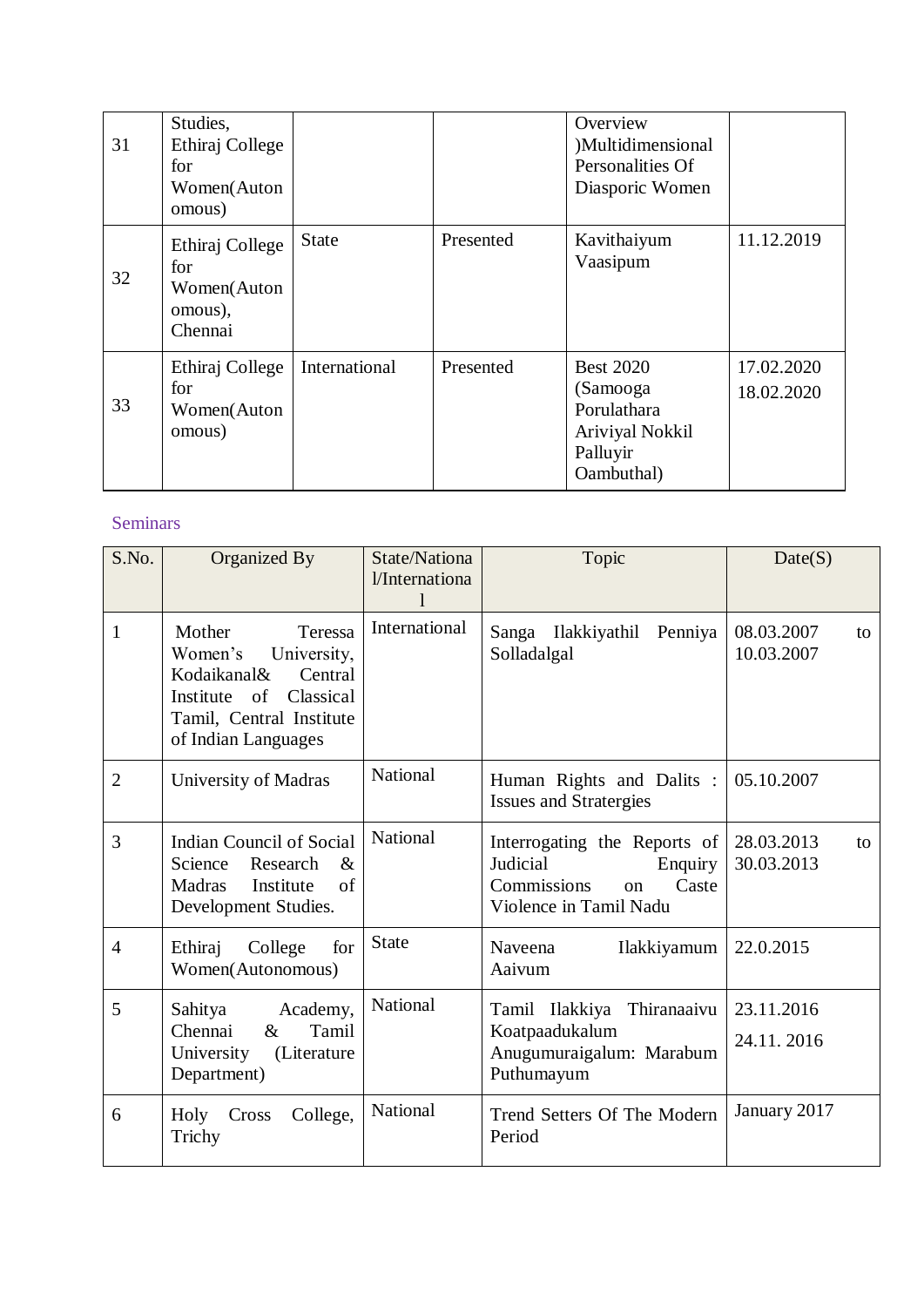| $\overline{7}$ | Ethiraj<br>College<br>For<br>Women<br>(Autonomous)<br>&International Institute<br>of Tamil Studies | National        | Kalai<br>Tamil<br>Ilakiyangalil<br>Panbadu                                                | 16.02.2018<br>17.02.2018   |
|----------------|----------------------------------------------------------------------------------------------------|-----------------|-------------------------------------------------------------------------------------------|----------------------------|
| 8              | Bishop Heber College<br>(Autonomous)                                                               | <b>National</b> | Victim<br>To<br>Vindicating<br>Survivor: Themany Voices Of<br>The Subaltern In Literature | 22.02.2017                 |
| 9              | Ethiraj<br>College<br>For<br>Women (Autonomous)                                                    | National        | Pen Deivamum Thonmamum                                                                    | 21.03.2018 -<br>23.03.2018 |
| 10             | Kerala<br>Sahitya<br>Academy                                                                       | National        | Indian Predicament, Women<br>And Writing                                                  | 05.05.2018<br>07.05.2018   |
| 11             | Iwcs                                                                                               | International   | Women Empowerment And<br>Leadership In Post<br>War<br>Context in Srilanka                 | 21.07.2018<br>22.07.2018   |
| 12             | $\&$<br>Science<br>Sankara<br>Economics<br>College,<br>Coimbatore                                  | International   | Tamil Ilakkiyangal Panmuga<br>Nokku                                                       | 08.12.2018                 |
| 13             | Centre For Women's<br>Studies, Ethiraj College<br>for<br>Women(Autonomous)                         | International   | (ConceptOverview)Multidime<br>Personalities<br>nsional<br>Of<br>Diasporic Women           | 07.03.2019                 |
| 14             | Ethiraj<br>College<br>for<br>Women(Autonomous)                                                     | <b>State</b>    | Kavithaiyum Vaasipum                                                                      | 11.12.2019                 |
| 15             | College<br>Ethiraj<br>for<br>Women, (Autonomous)                                                   | International   | <b>Best</b><br>2020<br>(Samooga<br>Porulathara Ariviyal Nokkil<br>Palluyir Oambuthal)     | 17.02.2020<br>&18.02.2020  |

# Certificate Courses /Value Added Courses

| S.No. | Offered By      | Topic                                             | Duration |
|-------|-----------------|---------------------------------------------------|----------|
|       | BLIA TRIPIDAKAM | INTERNATIONAL CERTIFICATE ON BUDDHISM $\mid 2021$ |          |

## Journal Publications

| S.No. | Journal Name | Jgc           | Isbn<br>Issn | Reference | Date            |
|-------|--------------|---------------|--------------|-----------|-----------------|
|       |              | /Sci/Scie/Wos | Number       |           | Publication/Doi |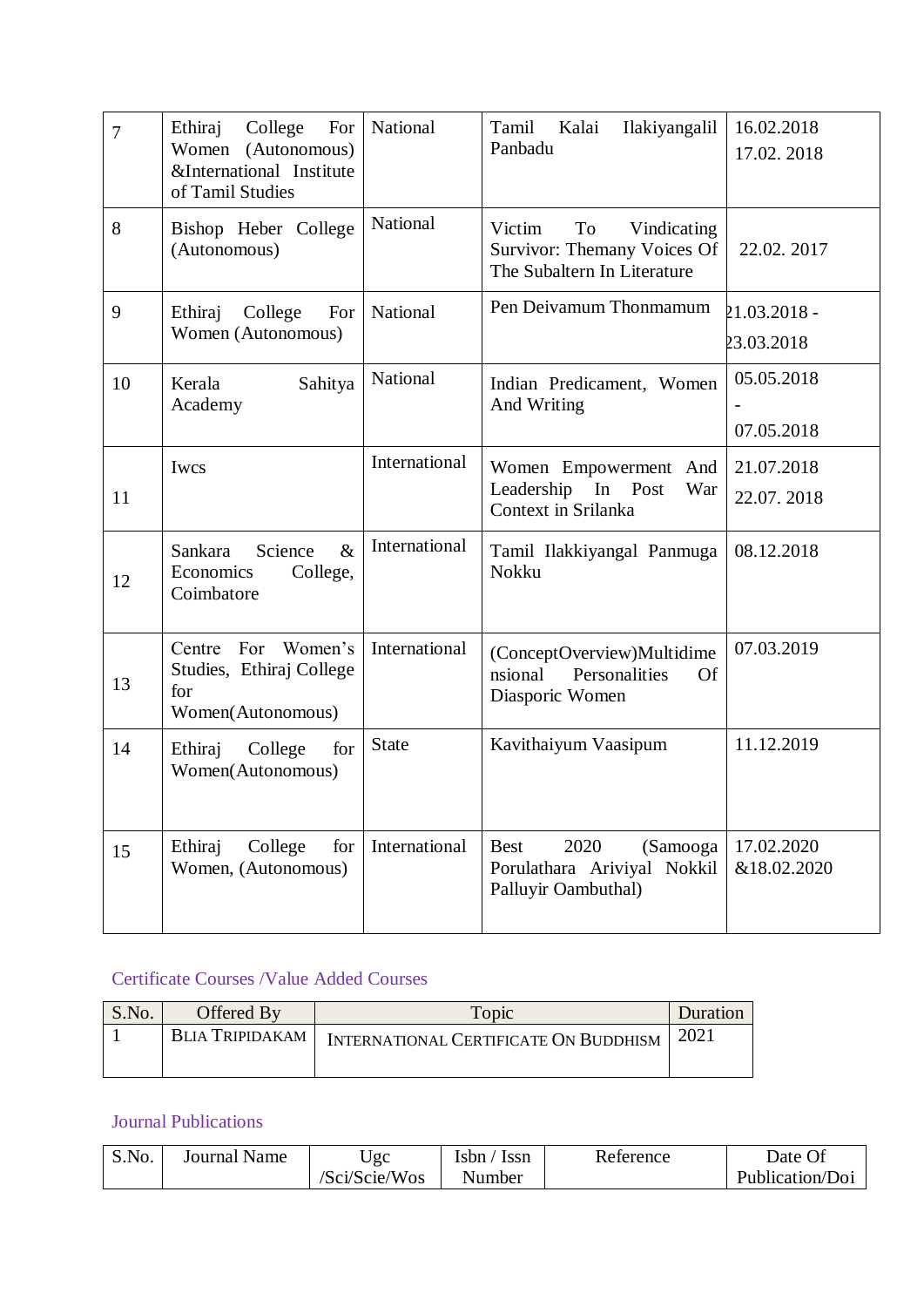|                             | Journal Of<br>Classical<br>Thamizh<br>$(A$ rts $\&$<br>Humanities) | <b>UGC</b> | <b>ISSN 2321-</b><br>0737 | Ayyai Thannilai<br>"Sanga Ilakkiyathil<br>"Ayyai" Solladalum<br>Penkalin Thannilai<br>Aakamum" | APRIL-JUNE<br>2019 |
|-----------------------------|--------------------------------------------------------------------|------------|---------------------------|------------------------------------------------------------------------------------------------|--------------------|
| $\mathcal{D}_{\mathcal{L}}$ | International<br>Research Journal<br>Of Tamil,                     | <b>UGC</b> | ISSN:<br>2582-<br>1113    | "Penn Mozhithal"<br>Kotpadu"                                                                   | 4,2021             |

#### BOOKS PUBLISHED

| S.<br>No.      | <b>BOOK NAME</b>                               | YEAR<br><b>PUBLISHER</b>                                                                                          |                                         | <b>ISBN</b>                   |
|----------------|------------------------------------------------|-------------------------------------------------------------------------------------------------------------------|-----------------------------------------|-------------------------------|
| $\mathbf{1}$   | Tamil Ilakkiyamum<br>Penniyamum                | $1ST$ publication 2002 &<br><b>NEW</b><br><b>CENTURY</b><br>5 <sup>TH</sup> Publication 2020<br><b>BOOK HOUSE</b> |                                         | 978-81-2340-<br>768-5         |
| $\overline{2}$ | Pennin Veliyum<br>Iruppum                      | <b>NEW CENTURY</b><br>2008<br><b>BOOK HOUSE</b>                                                                   |                                         | 978-81-234-<br>1463-3         |
| 3              | Arachelvi manimekalai                          | 2012                                                                                                              |                                         | 978-81-9078-<br>786-4         |
| $\overline{4}$ | Vazhikattal, Aalosanai<br>Kooralukana Arasiyal | $2^{ND}$ Edition : 2016                                                                                           | <b>NEW CENTURY</b><br><b>BOOK HOUSE</b> | 978-81-2342-<br>364-7         |
| 5              | Sanga penn pulamayum<br>kavithuvamum           |                                                                                                                   | <b>PULAM</b><br><b>PUBLICATION</b>      | 978-81-9078-<br>889-2         |
| 6              | Penn Mayya Vaasipum<br>Arasiyalum.             | 2021                                                                                                              | PULAM<br><b>PUBLICATION</b>             | 978-90-78889-<br>2            |
| 7              | Panaiyenave Nirkiraal                          | 2021                                                                                                              | PULAM<br><b>PUBLICATION</b>             | 978 - 81 - 9078<br>$-900 - 4$ |

### EDITED BOOKS

| S.<br>N <sub>O</sub> | <b>BOOK NAME</b>                    | <b>YEAR</b>           | PUBLISHER          | <b>ISBN</b>             |
|----------------------|-------------------------------------|-----------------------|--------------------|-------------------------|
|                      | Kalvettu pesukirathu<br>(CO-EDITOR) | MAY 2007 (5<br>YEARS) |                    | ISSN: 2456-0243,        |
| ◠                    | Tamil kavithaikalil                 | $1ST$ DEC, 2008       | <b>NEW CENTURY</b> | ISBN: 978-81-234-1455-2 |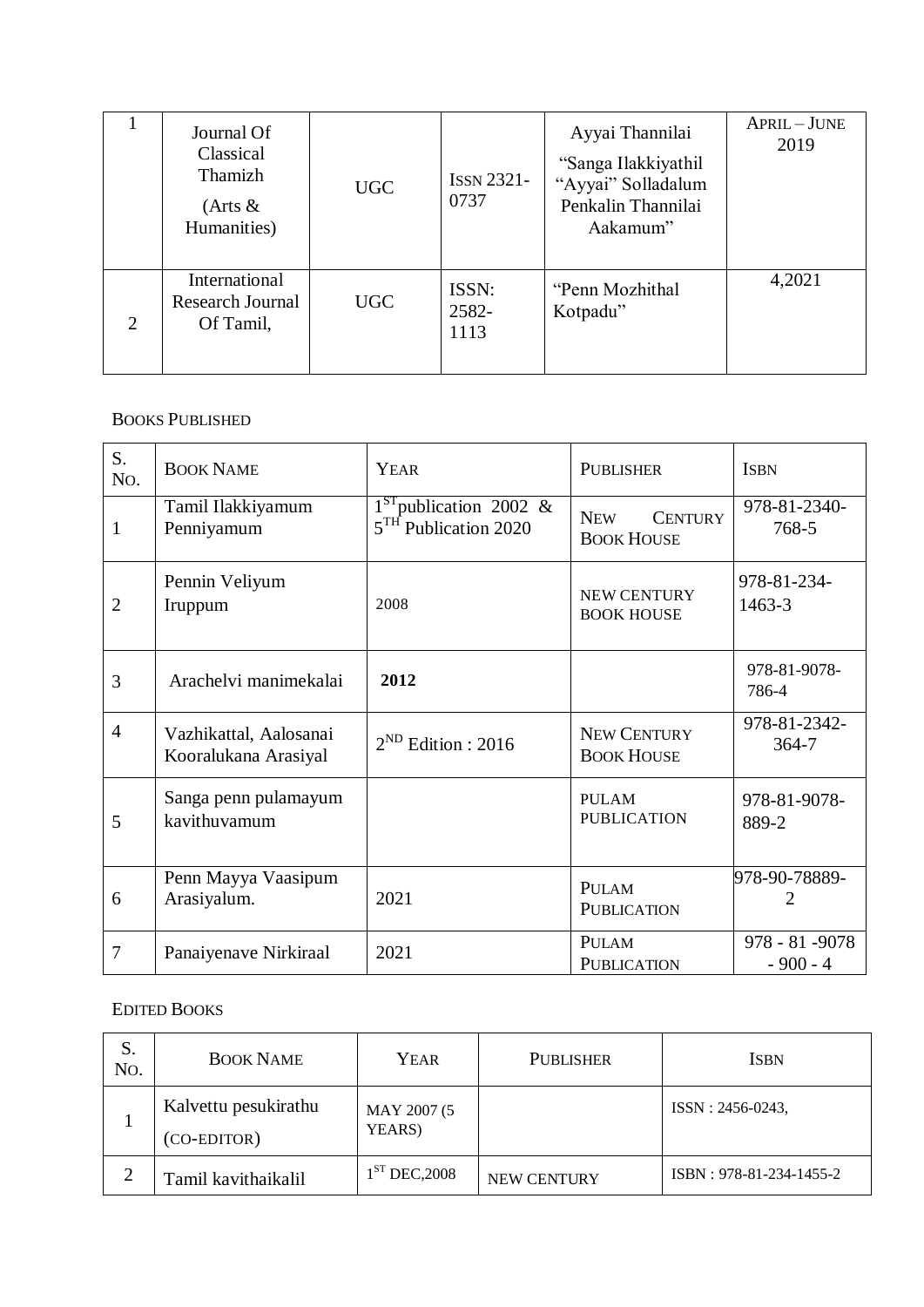|                | penniyam (editor)                                             |                                            | <b>BOOK HOUSE</b>                                                             |                         |
|----------------|---------------------------------------------------------------|--------------------------------------------|-------------------------------------------------------------------------------|-------------------------|
| 3              | Tamil sirukathaikalil<br>penniyam (editor)                    |                                            | <b>NEW CENTURY</b><br><b>BOOK HOUSE</b>                                       |                         |
| $\overline{4}$ | Tamil naavalkalil<br>penniyam (editor)                        | <b>FIRST</b><br><b>EDITION</b><br>FEB-2009 | NEW CENTURY<br><b>BOOK HOUSE</b>                                              | ISBN: 978-81-234-1507-9 |
| 5              | Panbattu paarvaiyil<br>thuraii thorum tamil,<br>Vol-1 $& 2$   | <b>NOVEMBER</b><br>2014                    | <b>SHAKTHI</b><br><b>PUBLSHING</b><br><b>HOUSE</b>                            | ISBN:978-93-84725-74-7  |
| 6              | Arachelvi manimekalai<br>(Editor in chief)                    | <b>SEP 2012</b>                            |                                                                               | ISBN:978-81-9078-786-4  |
| $\overline{7}$ | Penniya solladalum<br>mozhith thervum (co-<br>editor)         | 2016                                       | Proceedings Of<br>International<br>Multilingual<br>Conference                 | ISBN: 9-788193-047590   |
| 8              | Sarvadhesa idhazh<br>Penn mozhithal<br>kotpadu<br>(CO-EDITOR) | 2019                                       | International<br><b>Research Journal Of</b><br>Tamil, Vol-3, Issue-<br>4,2021 | ISSN: 2582-1113         |

# CONFERENCE CONVENER

Biosphere International Interdepartmental Conference Held in Ethiraj College for Women, Chennai – 11.03.2019-12.03.2019.

### AWARD

| S.<br>No. | <b>NAME OF</b><br><b>THE AWARD</b>           | <b>AWARD RECEIVED FOR</b>              | SPONSORS/<br><b>SOURCE</b>                | <b>DATE</b>              |
|-----------|----------------------------------------------|----------------------------------------|-------------------------------------------|--------------------------|
|           | Annal<br>Ambedkar<br>Ilakkiya Sanga<br>Award | Ezhuththu Semmal                       | Annal Ambedkar<br><b>Literary Society</b> | 14.05.2017               |
| 2         | Ayyai Sakthi<br>Award                        | Upliftment Of The Women                | Persatuan Kemajuan<br>Tamilar Malaysia    | 17.03.2018               |
| 3         | 'Padaippu<br>Chemmal'                        | 15 <sup>th</sup> International Seminar | Sankara Science &<br>Commerce College,    | 19.05.2018<br>20.05.2018 |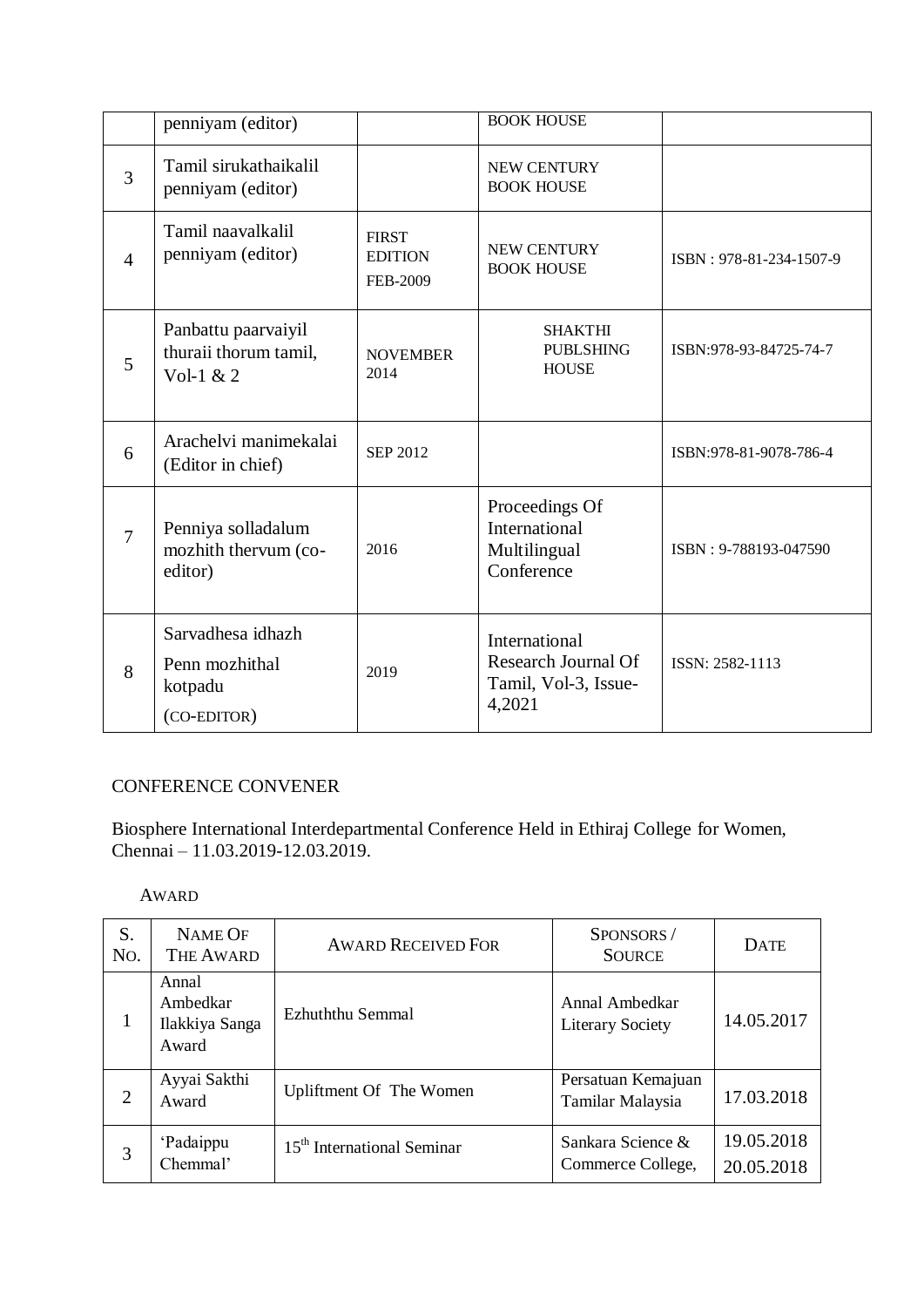|                | Award                                                |                                                                                                                                                                                                                                                                                           | Coimbatore                                                                                                                                                |            |
|----------------|------------------------------------------------------|-------------------------------------------------------------------------------------------------------------------------------------------------------------------------------------------------------------------------------------------------------------------------------------------|-----------------------------------------------------------------------------------------------------------------------------------------------------------|------------|
| $\overline{4}$ | Dr. A.P.J<br>Abdul Kalam<br><b>National</b><br>Award | Rendered for an impeccable service<br>in the field ff Social Work/<br>Literature/Art/Poem for the<br>upliftment of the Downtrodden<br>Communities                                                                                                                                         | Bahujana Shaitya<br>Academy                                                                                                                               | 30.12.2018 |
| 5              | Nallaasiriyar<br>Award                               | Director Of The Women's Centre,<br>Poet, Writer, Speaker, Analyst, A<br>Multi-Faceted Educator, She has<br>Been a voice for the Children of the<br>oppressed and for their education for<br>25 years. She is an Outstanding<br>"Feminist Thinker" and Continues To<br>be a Dalit Feminist | Lions Club Of<br><b>Ennore Tiruvottiyur</b>                                                                                                               | 25.09.2019 |
| 6              | Thanga<br>Mangai Award                               | For Their Relentless Writing And<br>Social Works,                                                                                                                                                                                                                                         | <b>Tamil Development</b><br>Department, World<br>Tamil Association,<br>Madurai, IAS<br>Academy, Young<br><b>Tamill Literary</b><br>Council, Tamil<br>Nadu | 05.10.2019 |
| 7              | Krishnammal<br>Jeganathan<br>Award                   | Change Makers Of Chennai                                                                                                                                                                                                                                                                  | Radio City                                                                                                                                                | 06.03.2020 |
| 8              | Padaipulaga<br>Sirpi Award                           | The Beginning Of Life Is The Burial<br>Of Sacred Writing That Is The<br>Suppression Of Creative Art.                                                                                                                                                                                      | Uravu Surangam &<br>Sri Krishna Sweets                                                                                                                    | 12.03.2020 |
| 9              | <b>Brand</b><br>Ambassador                           | This Certificate of Honour is<br>presented for Brand Ambassador for<br>Empowering Women in Education &<br>Cultural Upliftment                                                                                                                                                             | International<br>Women's<br>Organiation                                                                                                                   | 05.10.2021 |
| 10             | Dynamic<br>Professor<br>Award                        | In Recognition Of Your Continuing<br><b>Excellence In Education Sector</b><br>Awarded At Eia Conference 2021<br>Took Place Virtually On Microsoft<br>Teams.                                                                                                                               | <b>Education Icon</b><br>Award                                                                                                                            | 30.10.2021 |

## AWARDS INSTITUTED

Dr. R. Mallika, Director, Centre for Women"s Studies, Ethiraj College for Women instituted 13 awards on the occasion of Women"s day celebration "Shakthi 2020". 16 beneficiaries received the awards. The list of awards and awardees is as follows:

1. Dr. Muthulakshmi Reddy Award - Chandra Devi Thanikachalam, Chair Person, Ethiraj College for Women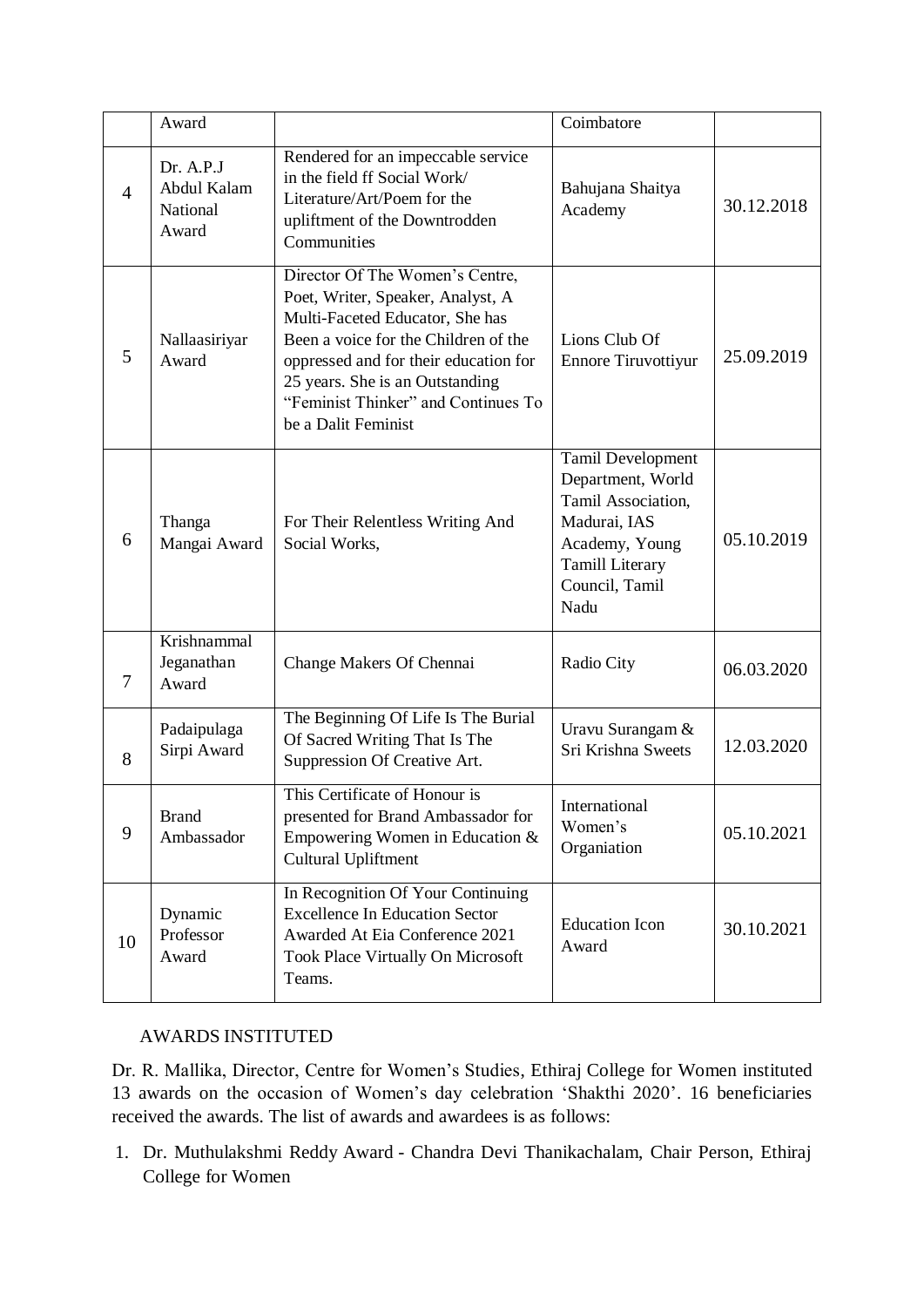- 2. Kiran Bedi Award Dr. S. Kothai, Principal & Secretary, Ethiraj College for Women
- 3. Meenambal Sivaraj Award Dr.D.B.Usharani, Vice Principal (Aided), Ethiraj College for Women
- 4. Krishnammal Jeganathan Award Dr.R.Mallika, Director, Centre For Women Studies, Ethiraj College for Women
- 5. Sarojini Naidu Award Dr. T. Usha Priya, Vice Principal (Self Supporting), Ethiraj College for Women
- 6. Mother Teresa Award Dr. R. Sumathi, Associate Professor, Department of Economics, Ethiraj College for Women
- 7. Kasturba Gandhi Award Dr. G. Caroling , Head, Department of Chemistry, Ethiraj College for Women
- 8. Savitribai Phule Award Mrs .V. Manimozhi, Head, Department of Plant Biology & Plant Biotechnology, Ethiraj College for Women
- 9. Velunachiyar Award Dr.V.Shanthi, Head, Department of Corporate Secretaryship, Ethiraj College for Women
- 10. Aruna Azad Ali Award Dr. R. Prema, Former Principal, Bhakthavatsalam Memorial College for Women
- 11. Kuyilli Award
	- Ms. B. Sivaranjani, President, Centre for Women Studies, Ethiraj College for Women
	- Ms. E. Iswariya, Vice President, Centre for Women Studies, Ethiraj College for Women
	- Ms. S. Priyadharshini, Secretary, Centre for Women Studies, Ethiraj College for Women
	- Ms. K Kiruthika, Joint Secretary, Centre for Women Studies, Ethiraj College for Women
- 12. Medha Patkar Award Dr. K.T. Kalaiselvi, Post Doctoral Fellow, Pondicherry University
- 13. Anni Besant Ammaiyar Award Dr. Jayanthimala Suresh, Entrepreneur and distinguished social worker

| S.<br>N <sub>O</sub> .      | CONSULTANT/<br>RADIO TALK/<br><b>TV SHOWS</b> | CONSULTANCY (ON/FOR) /<br><b>THEMES</b>                                            | <b>INSTITUTION</b> /<br><b>ORGANISATION</b> | <b>DATE</b> |
|-----------------------------|-----------------------------------------------|------------------------------------------------------------------------------------|---------------------------------------------|-------------|
|                             | <b>TV SHOWS</b>                               | HOW TO PRONOUNCE TAMIL<br><b>WORDS</b>                                             | <b>SATHIYAM NEWS</b><br><b>TELEVISION</b>   | 16.06.2017  |
| $\mathcal{D}_{\mathcal{A}}$ | <b>TV SHOWS</b>                               | <b>VIDIYAL PUDHUSU- 8 QUALITIES</b><br>NEEDED TO PRESERVE MENTAL<br><b>ILLNESS</b> | <b>SATHIYAM NEWS</b>                        | 02.08.2017  |
|                             | <b>TV SHOWS</b>                               | VIDIYAL PUDHUSU - IMPORTANCE<br><b>OF BOOKS</b>                                    | <b>SATHIYAM NEWS</b>                        | 07.08.2017  |

CONSULTANCY / RADIO TALK / TV SHOWS